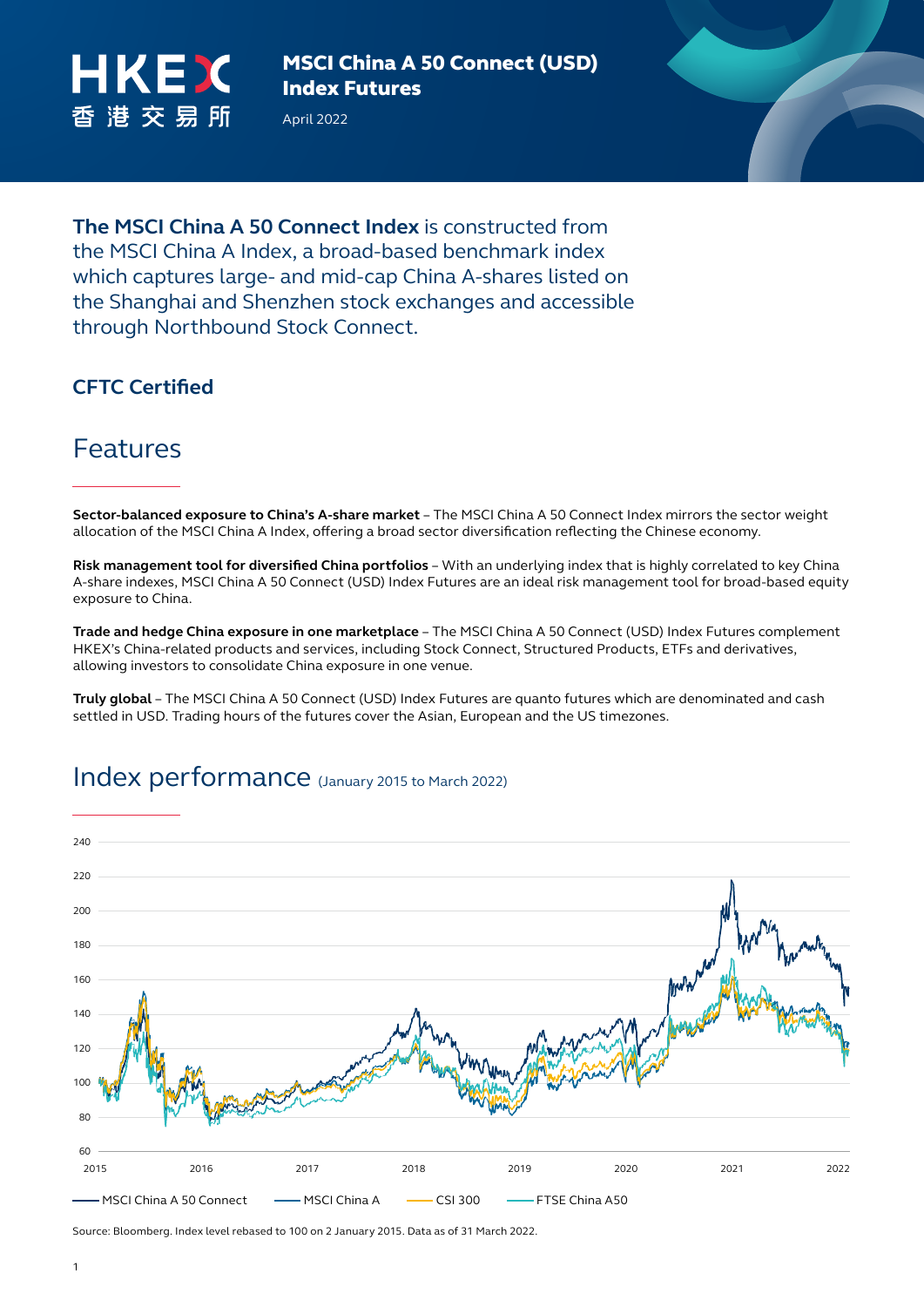### Index performance (cont'd)

|                         | 1 month  | 3 months  | 6 months   | 1 year     | 3 years | 5 years |
|-------------------------|----------|-----------|------------|------------|---------|---------|
| MSCI China A 50 Connect | $-7.84%$ | $-14.20%$ | $-12.07\%$ | $-14.49%$  | 25.68%  | 54.03%  |
| MSCI China A            | $-8.11%$ | $-14.69%$ | $-13.35%$  | $-12.19%$  | 18.00%  | 24.42%  |
| <b>CSI 300</b>          | $-7.84%$ | $-14.53%$ | $-13.23%$  | $-16.36%$  | 9.05%   | 22.18%  |
| FTSE China A50          | $-6.67%$ | $-12.41%$ | $-11.21\%$ | $-20.36\%$ | 5.01%   | 32.13%  |

Source: Bloomberg, MSCI, data as of 31 March 2022

# Sector weights

The MSCI China A 50 Connect Index adopts a balanced approach to sector allocation, mirroring the sector weighting of its parent index – the MSCI China A Index – which is calculated using China A Stock Connect listings and represents the China A-share portion of the MSCI Emerging Market Index.

#### **MSCI China A 50 Connect Index**



#### **FTSE China A50 Index**



**CSI 300 Index**



Source: MSCI, Bloomberg, as of 31 March 2022

#### **MSCI China A Index**



- **Financials**
- Health Care
- $\blacksquare$ Industrials
- **Information Technology**
- Materials
- Real Estate
- **Utilities**
- **Communication Services**

X

- **Consumer Discretionary** Consumer Staples
- Energy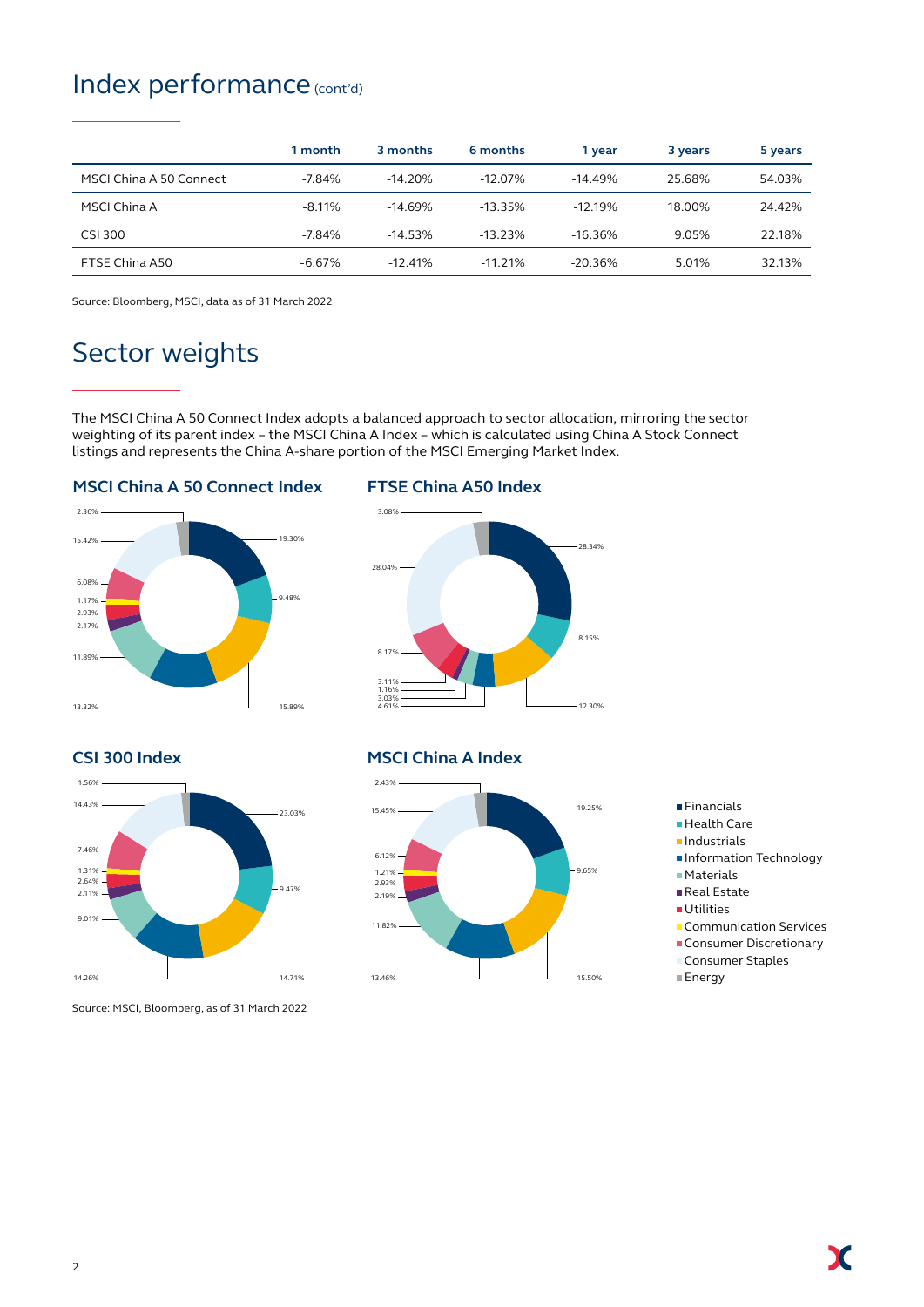# Top 10 constituents

|                                    |                               | <b>Float-adjusted</b><br><b>Market Capitalisation</b> |        |
|------------------------------------|-------------------------------|-------------------------------------------------------|--------|
| <b>Stock</b>                       | <b>Sector</b>                 | (USD Billions)                                        | Weight |
| Contemporary Amperex Technology    | Industrials                   | 68.00                                                 | 8.85%  |
| Kweichow Moutai                    | <b>Consumer Staples</b>       | 58.30                                                 | 7.59%  |
| LONGi Green Energy Technology      | Information Technology        | 42.34                                                 | 5.51%  |
| China Merchants Bank               | Financials                    | 34.88                                                 | 4.54%  |
| Wanhua Chemical Group              | Materials                     | 27.57                                                 | 3.59%  |
| <b>BYD Company</b>                 | <b>Consumer Discretionary</b> | 26.39                                                 | 3.43%  |
| Zijin Mining Group                 | Materials                     | 25.35                                                 | 3.30%  |
| Luxshare Precision                 | Information Technology        | 24.21                                                 | 3.15%  |
| Yunnan Energy New Material         | Materials                     | 21.31                                                 | 2.77%  |
| China Tourism Group Duty Free Corp | <b>Consumer Discretionary</b> | 20.33                                                 | 2.64%  |
| <b>Total</b>                       |                               | 348.68                                                | 45.37% |

Source: MSCI, as of 31 March 2022

# Index annualised volatility Index correlation

|      | <b>MSCI</b><br>China A 50<br>Connect | <b>MSCI</b><br>China A | <b>CSI 300</b> | <b>FTSE</b><br>China A50 |
|------|--------------------------------------|------------------------|----------------|--------------------------|
| 2017 | 11.5%                                | 10.1%                  | 10.1%          | 11.6%                    |
| 2018 | 22.4%                                | 21.2%                  | 21.3%          | 23.0%                    |
| 2019 | 18.7%                                | 19.5%                  | 19.8%          | 19.6%                    |
| 2020 | 22.4%                                | 22.7%                  | 22.7%          | 21.8%                    |
| 2021 | 22.0%                                | 18.2%                  | 18.3%          | 21.3%                    |

|                            | <b>MSCI</b><br>China A 50<br><b>Connect</b> | <b>MSCI</b><br>China A | <b>CSI 300</b> | <b>FTSE</b><br>China A50 |
|----------------------------|---------------------------------------------|------------------------|----------------|--------------------------|
| MSCI China A<br>50 Connect | 1.00                                        | 0.96                   | 0.96           | 0.94                     |
| MSCI China A               |                                             | 1.00                   | 0.99           | 0.91                     |
| CSI 300                    |                                             |                        | 1.00           | 0.94                     |
| FTSE China A50             |                                             |                        |                | 1.00                     |

Source: Bloomberg, MSCI, data for the 12 months ending 31 March 2022

Source: Bloomberg, MSCI, as of 31 March 2022

# Information vendor access code

#### **Index**

|                                                          |                                                            | <b>Bloomberg L.P.</b> |                                   | <b>Refinitiv</b>                                      |                  |                                                   |
|----------------------------------------------------------|------------------------------------------------------------|-----------------------|-----------------------------------|-------------------------------------------------------|------------------|---------------------------------------------------|
| MSCI China A 50 Connect Index                            |                                                            | MXCNA50C Index        |                                   | .MICN0A5C0PCY                                         |                  |                                                   |
| <b>Futures</b>                                           | <b>ACTIV Financial</b>                                     | Bloomberg L.P.        | <b>Infocast</b><br><b>Limited</b> | N <sub>2</sub> N-AFE<br>(Hong Kong)<br><b>Limited</b> | <b>Refinitiv</b> | <b>SIX</b><br>Financial<br><b>Information Ltd</b> |
| MSCI China A 50<br>Connect (USD)<br><b>Index Futures</b> | $MCA/\langle yy \rangle \langle m \rangle$ .HF<br>(Note 1) | MCYA Index            | <b>MCA</b>                        | 870939                                                | $0#HMCA$ :       | MCAmy<br>(Note 2)                                 |

Note 1: <yy>=year number, <m>=month code Note 2: y: Contract Year, m: Contract Month